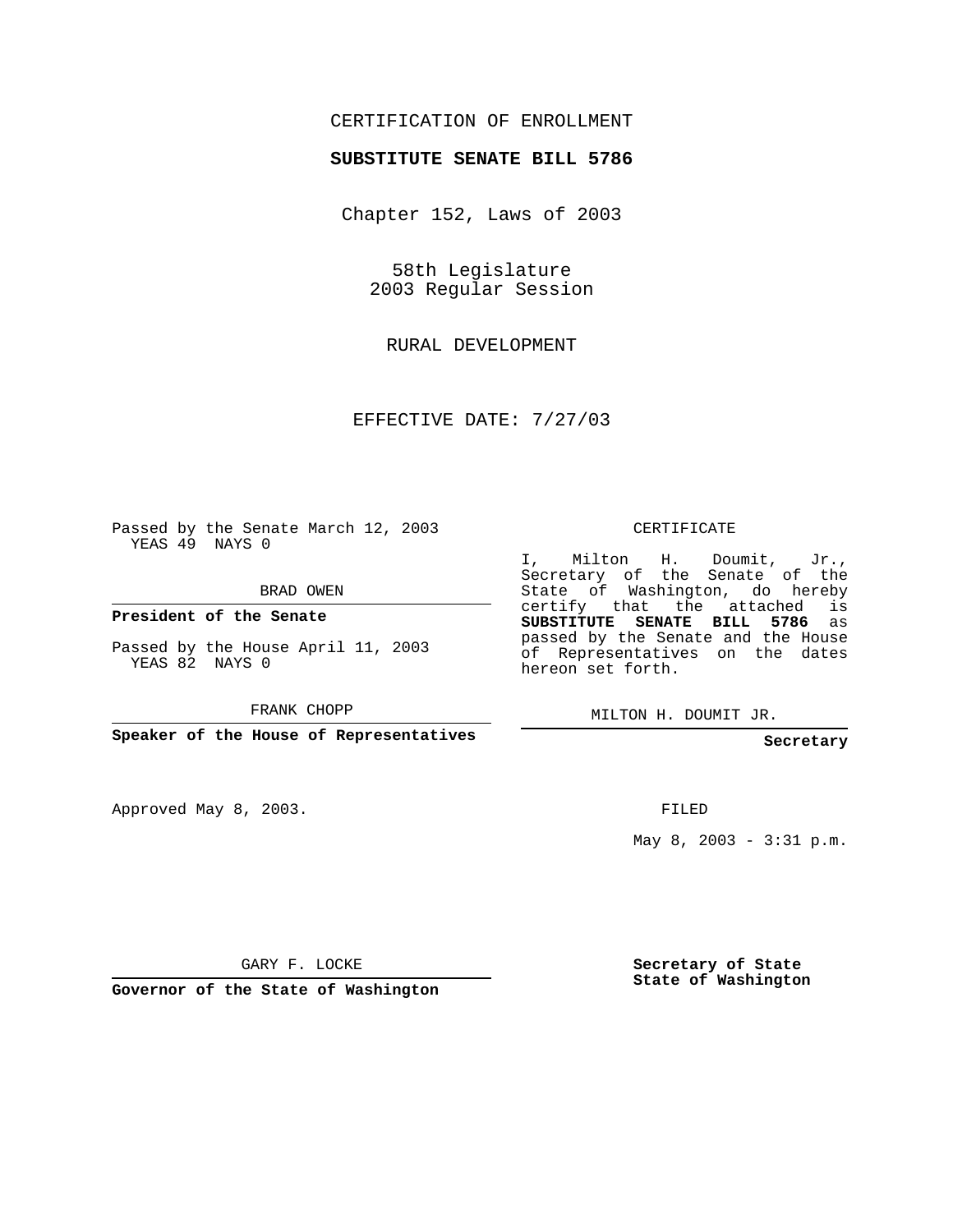## **SUBSTITUTE SENATE BILL 5786** \_\_\_\_\_\_\_\_\_\_\_\_\_\_\_\_\_\_\_\_\_\_\_\_\_\_\_\_\_\_\_\_\_\_\_\_\_\_\_\_\_\_\_\_\_

\_\_\_\_\_\_\_\_\_\_\_\_\_\_\_\_\_\_\_\_\_\_\_\_\_\_\_\_\_\_\_\_\_\_\_\_\_\_\_\_\_\_\_\_\_

Passed Legislature - 2003 Regular Session

**State of Washington 58th Legislature 2003 Regular Session**

**By** Senate Committee on Land Use & Planning (originally sponsored by Senators T. Sheldon and Mulliken)

READ FIRST TIME 03/03/03.

 AN ACT Relating to rural development; and reenacting and amending RCW 36.70A.070.

BE IT ENACTED BY THE LEGISLATURE OF THE STATE OF WASHINGTON:

 **Sec. 1.** RCW 36.70A.070 and 2002 c 212 s 2 and 2002 c 154 s 2 are each reenacted and amended to read as follows:

 The comprehensive plan of a county or city that is required or chooses to plan under RCW 36.70A.040 shall consist of a map or maps, and descriptive text covering objectives, principles, and standards used to develop the comprehensive plan. The plan shall be an internally consistent document and all elements shall be consistent with the future land use map. A comprehensive plan shall be adopted and amended with public participation as provided in RCW 36.70A.140.

 Each comprehensive plan shall include a plan, scheme, or design for each of the following:

 (1) A land use element designating the proposed general distribution and general location and extent of the uses of land, where appropriate, for agriculture, timber production, housing, commerce, industry, recreation, open spaces, general aviation airports, public utilities, public facilities, and other land uses. The land use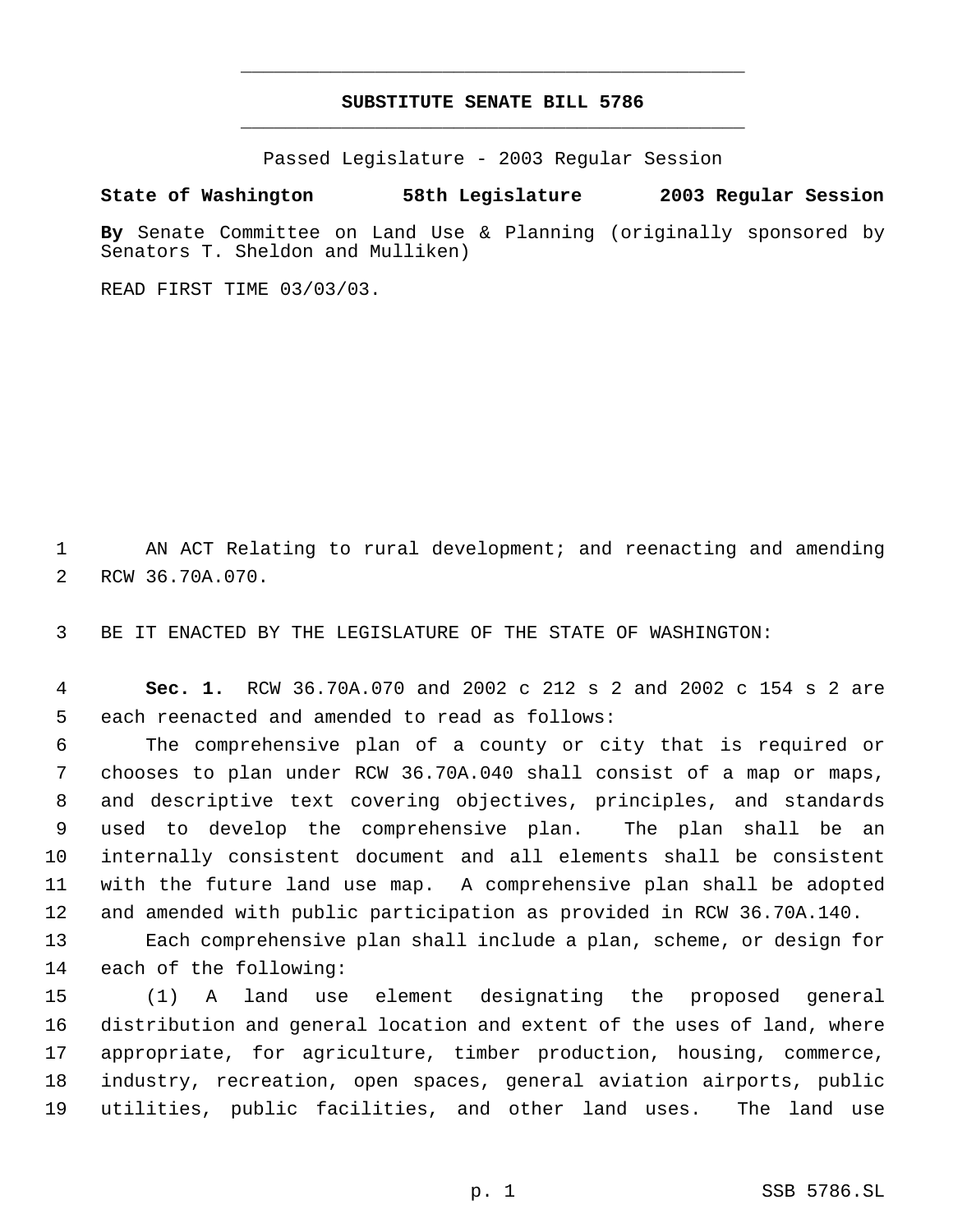element shall include population densities, building intensities, and estimates of future population growth. The land use element shall provide for protection of the quality and quantity of ground water used for public water supplies. Where applicable, the land use element shall review drainage, flooding, and storm water run-off in the area and nearby jurisdictions and provide guidance for corrective actions to mitigate or cleanse those discharges that pollute waters of the state, including Puget Sound or waters entering Puget Sound.

 (2) A housing element ensuring the vitality and character of established residential neighborhoods that: (a) Includes an inventory and analysis of existing and projected housing needs that identifies the number of housing units necessary to manage projected growth; (b) includes a statement of goals, policies, objectives, and mandatory provisions for the preservation, improvement, and development of housing, including single-family residences; (c) identifies sufficient land for housing, including, but not limited to, government-assisted housing, housing for low-income families, manufactured housing, multifamily housing, and group homes and foster care facilities; and (d) makes adequate provisions for existing and projected needs of all economic segments of the community.

 (3) A capital facilities plan element consisting of: (a) An inventory of existing capital facilities owned by public entities, showing the locations and capacities of the capital facilities; (b) a forecast of the future needs for such capital facilities; (c) the proposed locations and capacities of expanded or new capital facilities; (d) at least a six-year plan that will finance such capital facilities within projected funding capacities and clearly identifies sources of public money for such purposes; and (e) a requirement to reassess the land use element if probable funding falls short of meeting existing needs and to ensure that the land use element, capital facilities plan element, and financing plan within the capital facilities plan element are coordinated and consistent. Park and recreation facilities shall be included in the capital facilities plan element.

 (4) A utilities element consisting of the general location, proposed location, and capacity of all existing and proposed utilities, including, but not limited to, electrical lines, telecommunication lines, and natural gas lines.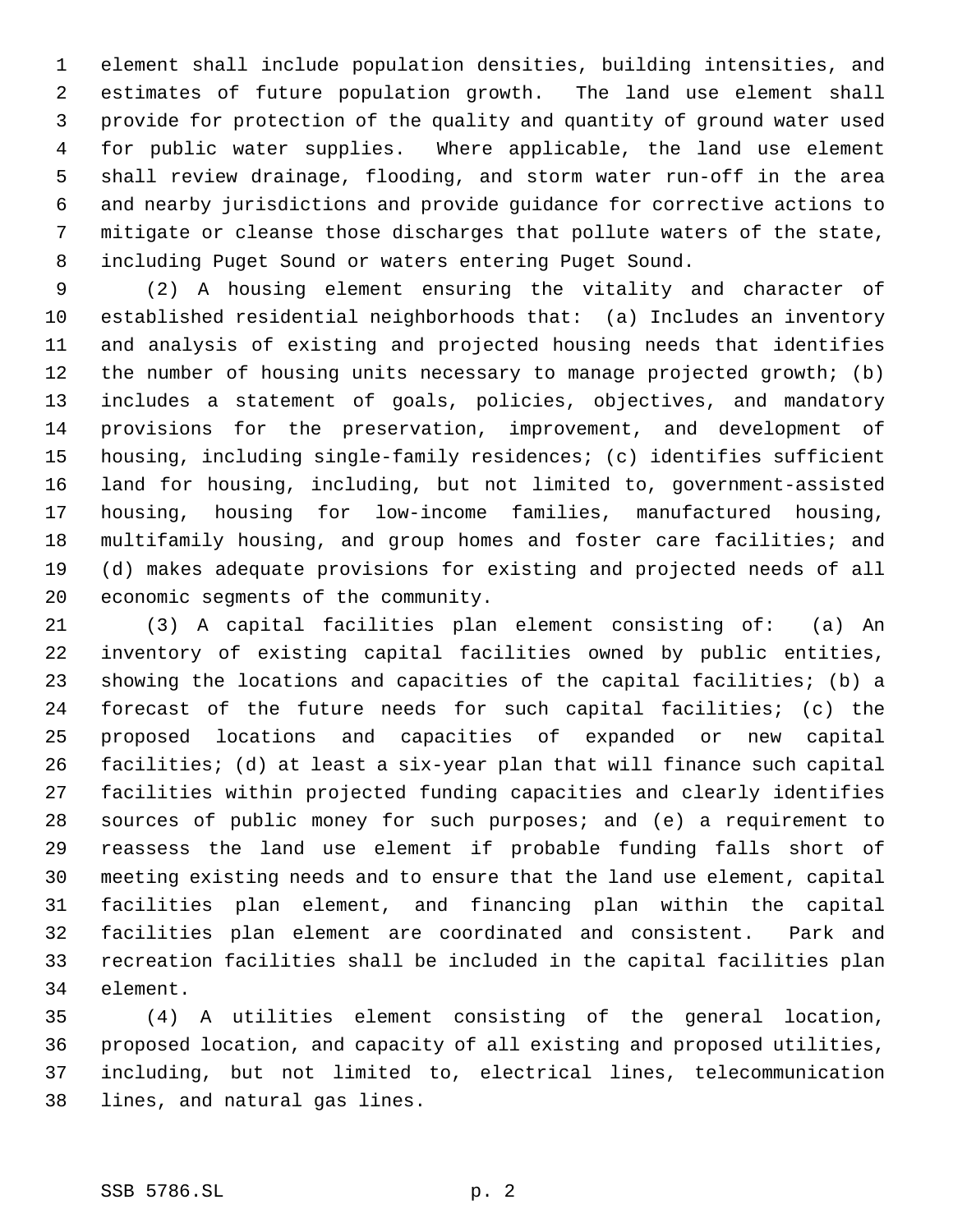(5) Rural element. Counties shall include a rural element including lands that are not designated for urban growth, agriculture, forest, or mineral resources. The following provisions shall apply to the rural element:

 (a) Growth management act goals and local circumstances. Because circumstances vary from county to county, in establishing patterns of rural densities and uses, a county may consider local circumstances, but shall develop a written record explaining how the rural element harmonizes the planning goals in RCW 36.70A.020 and meets the requirements of this chapter.

 (b) Rural development. The rural element shall permit rural development, forestry, and agriculture in rural areas. The rural element shall provide for a variety of rural densities, uses, essential public facilities, and rural governmental services needed to serve the permitted densities and uses. In order to achieve a variety of rural densities and uses, counties may provide for clustering, density transfer, design guidelines, conservation easements, and other innovative techniques that will accommodate appropriate rural densities and uses that are not characterized by urban growth and that are consistent with rural character.

 (c) Measures governing rural development. The rural element shall include measures that apply to rural development and protect the rural character of the area, as established by the county, by:

(i) Containing or otherwise controlling rural development;

 (ii) Assuring visual compatibility of rural development with the surrounding rural area;

 (iii) Reducing the inappropriate conversion of undeveloped land into sprawling, low-density development in the rural area;

 (iv) Protecting critical areas, as provided in RCW 36.70A.060, and surface water and ground water resources; and

 (v) Protecting against conflicts with the use of agricultural, forest, and mineral resource lands designated under RCW 36.70A.170.

 (d) Limited areas of more intensive rural development. Subject to the requirements of this subsection and except as otherwise specifically provided in this subsection (5)(d), the rural element may allow for limited areas of more intensive rural development, including necessary public facilities and public services to serve the limited area as follows: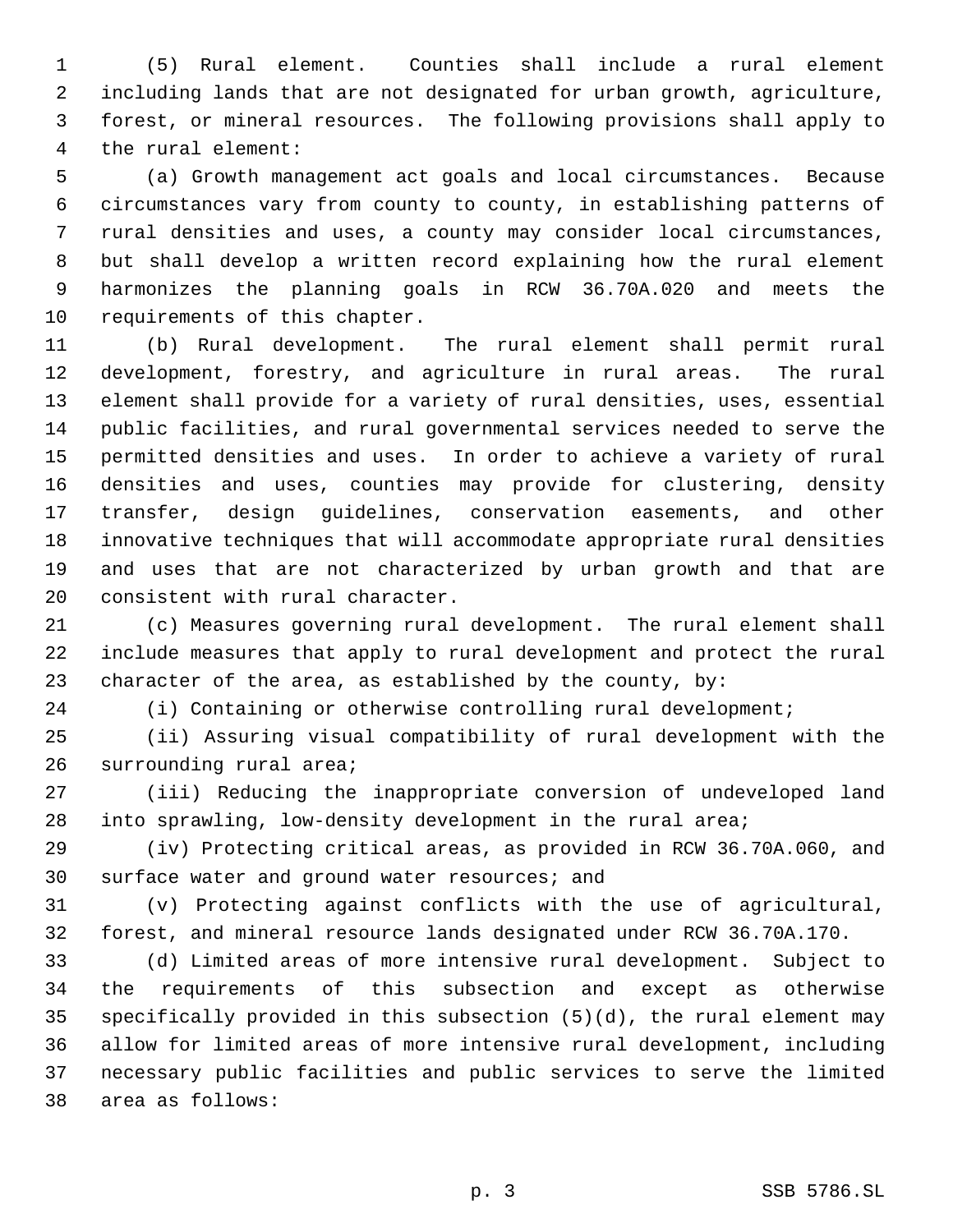(i) Rural development consisting of the infill, development, or redevelopment of existing commercial, industrial, residential, or mixed-use areas, whether characterized as shoreline development, villages, hamlets, rural activity centers, or crossroads developments. A commercial, industrial, residential, shoreline, or mixed-use area shall be subject to the requirements of (d)(iv) of this subsection, but shall not be subject to the requirements of (c)(ii) and (iii) of this subsection. An industrial area or an industrial use within a mixed-use 9 area or an industrial area under this subsection  $(5)(d)(i)$  is not required to be principally designed to serve the existing and projected rural population;

 (ii) The intensification of development on lots containing, or new development of, small-scale recreational or tourist uses, including commercial facilities to serve those recreational or tourist uses, that rely on a rural location and setting, but that do not include new residential development. A small-scale recreation or tourist use is not required to be principally designed to serve the existing and projected rural population. Public services and public facilities shall be limited to those necessary to serve the recreation or tourist use and shall be provided in a manner that does not permit low-density sprawl;

 (iii) The intensification of development on lots containing isolated nonresidential uses or new development of isolated cottage industries and isolated small-scale businesses that are not principally designed to serve the existing and projected rural population and nonresidential uses, but do provide job opportunities for rural residents. Rural counties may allow the expansion of small-scale businesses as long as those small-scale businesses conform with the rural character of the area as defined by the local government according to RCW 36.70A.030(14). Rural counties may also allow new small-scale businesses to utilize a site previously occupied by an existing business as long as the new small-scale business conforms to the rural character of the area as defined by the local government according to RCW 36.70A.030(14). Public services and public facilities shall be limited to those necessary to serve the isolated nonresidential use and shall be provided in a manner that does not permit low-density sprawl;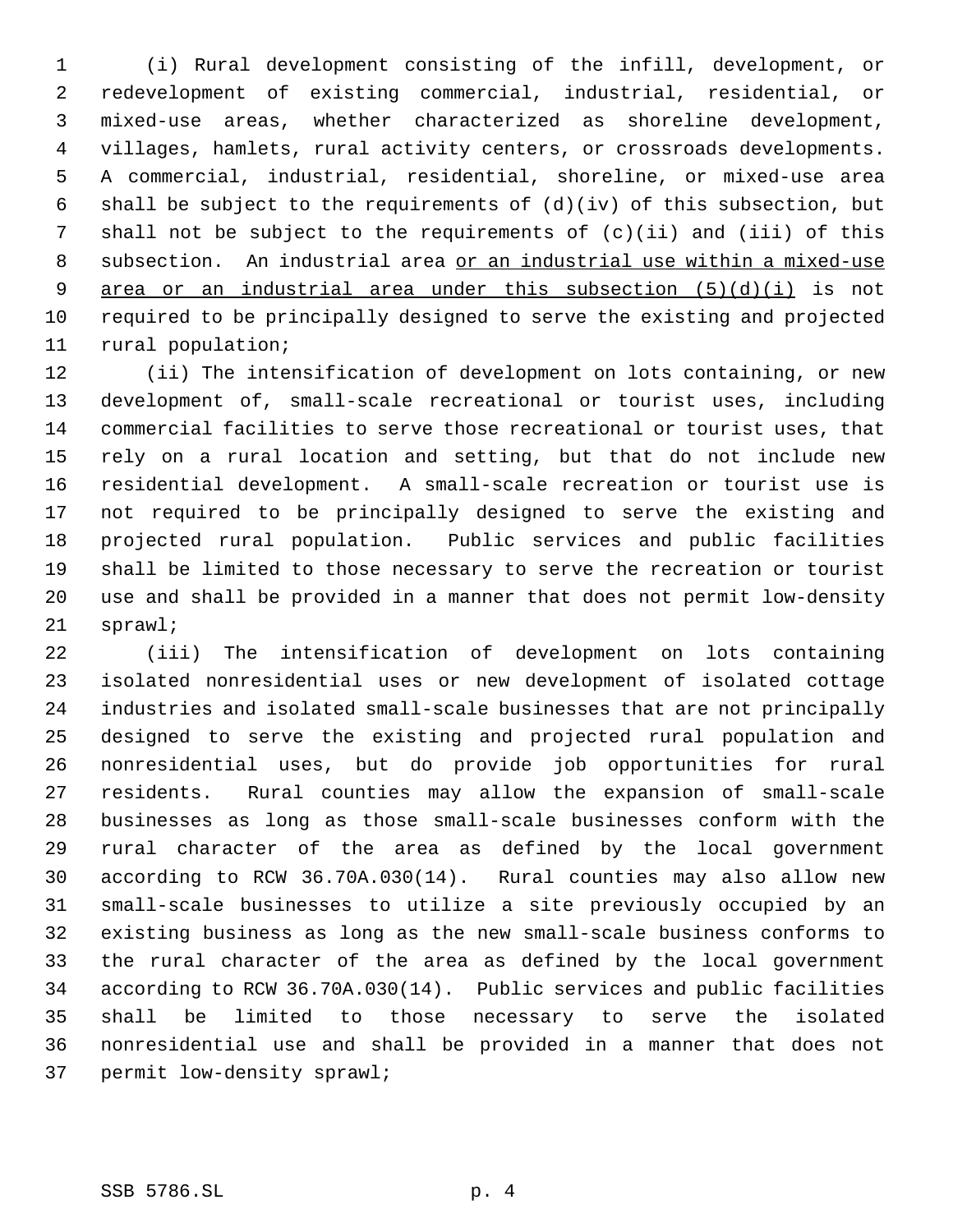(iv) A county shall adopt measures to minimize and contain the existing areas or uses of more intensive rural development, as appropriate, authorized under this subsection. Lands included in such existing areas or uses shall not extend beyond the logical outer boundary of the existing area or use, thereby allowing a new pattern of low-density sprawl. Existing areas are those that are clearly identifiable and contained and where there is a logical boundary delineated predominately by the built environment, but that may also include undeveloped lands if limited as provided in this subsection. The county shall establish the logical outer boundary of an area of more intensive rural development. In establishing the logical outer boundary the county shall address (A) the need to preserve the character of existing natural neighborhoods and communities, (B) physical boundaries such as bodies of water, streets and highways, and land forms and contours, (C) the prevention of abnormally irregular boundaries, and (D) the ability to provide public facilities and public services in a manner that does not permit low-density sprawl;

 (v) For purposes of (d) of this subsection, an existing area or existing use is one that was in existence:

 (A) On July 1, 1990, in a county that was initially required to 21 plan under all of the provisions of this chapter;

 (B) On the date the county adopted a resolution under RCW 36.70A.040(2), in a county that is planning under all of the provisions of this chapter under RCW 36.70A.040(2); or

 (C) On the date the office of financial management certifies the county's population as provided in RCW 36.70A.040(5), in a county that is planning under all of the provisions of this chapter pursuant to RCW 36.70A.040(5).

 (e) Exception. This subsection shall not be interpreted to permit in the rural area a major industrial development or a master planned resort unless otherwise specifically permitted under RCW 36.70A.360 and 36.70A.365.

 (6) A transportation element that implements, and is consistent with, the land use element.

 (a) The transportation element shall include the following subelements:

(i) Land use assumptions used in estimating travel;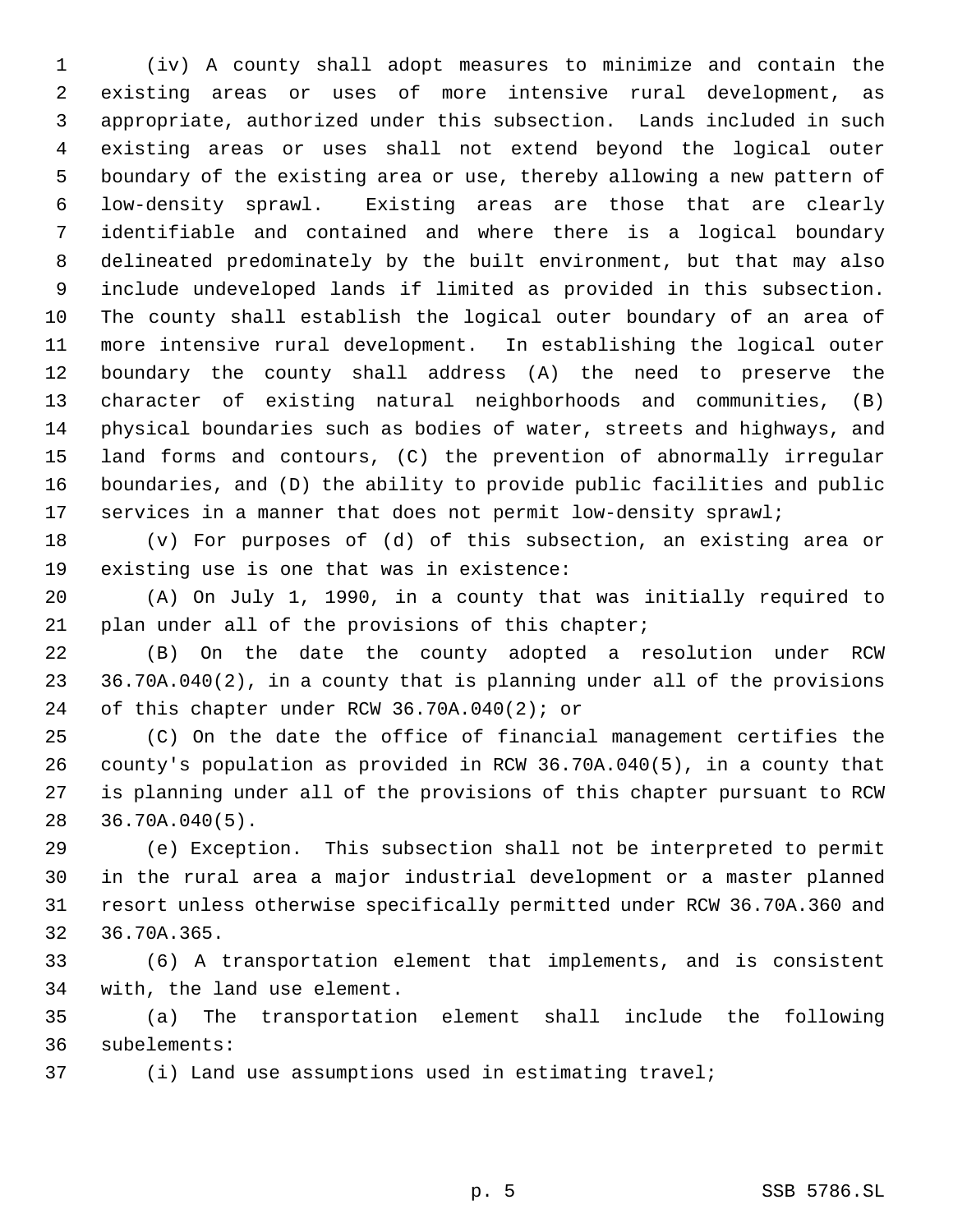(ii) Estimated traffic impacts to state-owned transportation facilities resulting from land use assumptions to assist the department of transportation in monitoring the performance of state facilities, to plan improvements for the facilities, and to assess the impact of land- use decisions on state-owned transportation facilities;

(iii) Facilities and services needs, including:

 (A) An inventory of air, water, and ground transportation facilities and services, including transit alignments and general aviation airport facilities, to define existing capital facilities and travel levels as a basis for future planning. This inventory must include state-owned transportation facilities within the city or county's jurisdiction boundaries;

 (B) Level of service standards for all locally owned arterials and transit routes to serve as a gauge to judge performance of the system. These standards should be regionally coordinated;

 (C) For state-owned transportation facilities, level of service standards for highways, as prescribed in chapters 47.06 and 47.80 RCW, to gauge the performance of the system. The purposes of reflecting level of service standards for state highways in the local comprehensive plan are to monitor the performance of the system, to evaluate improvement strategies, and to facilitate coordination between the county's or city's six-year street, road, or transit program and the department of transportation's six-year investment program. The concurrency requirements of (b) of this subsection do not apply to transportation facilities and services of statewide significance except for counties consisting of islands whose only connection to the mainland are state highways or ferry routes. In these island counties, state highways and ferry route capacity must be a factor in meeting the concurrency requirements in (b) of this subsection;

 (D) Specific actions and requirements for bringing into compliance locally owned transportation facilities or services that are below an established level of service standard;

 (E) Forecasts of traffic for at least ten years based on the adopted land use plan to provide information on the location, timing, and capacity needs of future growth;

 (F) Identification of state and local system needs to meet current and future demands. Identified needs on state-owned transportation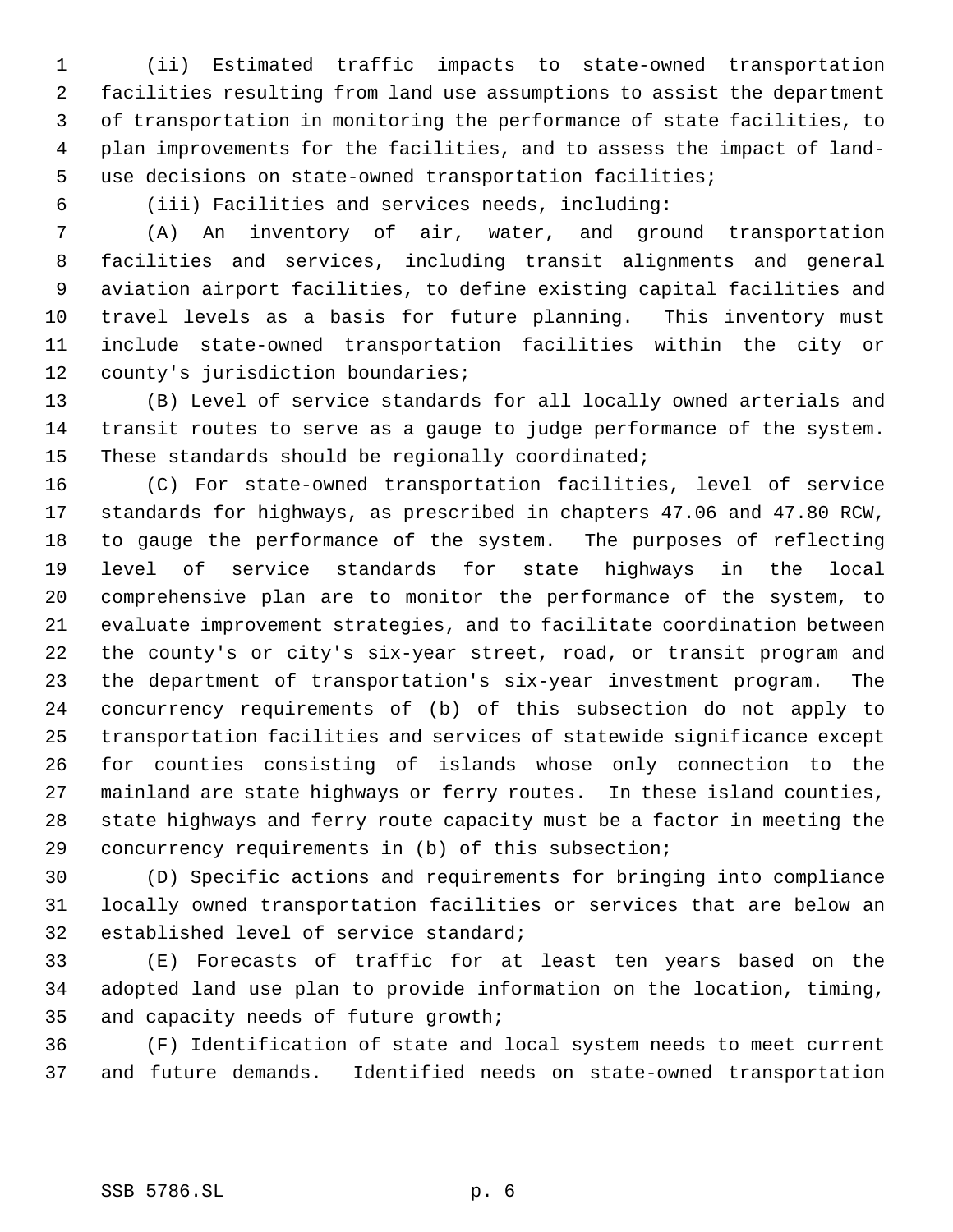facilities must be consistent with the statewide multimodal transportation plan required under chapter 47.06 RCW;

(iv) Finance, including:

 (A) An analysis of funding capability to judge needs against probable funding resources;

 (B) A multiyear financing plan based on the needs identified in the comprehensive plan, the appropriate parts of which shall serve as the basis for the six-year street, road, or transit program required by RCW 35.77.010 for cities, RCW 36.81.121 for counties, and RCW 35.58.2795 for public transportation systems. The multiyear financing plan should be coordinated with the six-year improvement program developed by the 12 department of transportation as required by RCW 47.05.030;

 (C) If probable funding falls short of meeting identified needs, a discussion of how additional funding will be raised, or how land use assumptions will be reassessed to ensure that level of service standards will be met;

 (v) Intergovernmental coordination efforts, including an assessment of the impacts of the transportation plan and land use assumptions on the transportation systems of adjacent jurisdictions;

(vi) Demand-management strategies.

 (b) After adoption of the comprehensive plan by jurisdictions required to plan or who choose to plan under RCW 36.70A.040, local jurisdictions must adopt and enforce ordinances which prohibit development approval if the development causes the level of service on a locally owned transportation facility to decline below the standards adopted in the transportation element of the comprehensive plan, unless transportation improvements or strategies to accommodate the impacts of development are made concurrent with the development. These strategies may include increased public transportation service, ride sharing programs, demand management, and other transportation systems management strategies. For the purposes of this subsection (6) "concurrent with the development" shall mean that improvements or strategies are in place at the time of development, or that a financial commitment is in place to complete the improvements or strategies within six years.

 (c) The transportation element described in this subsection (6), and the six-year plans required by RCW 35.77.010 for cities, RCW